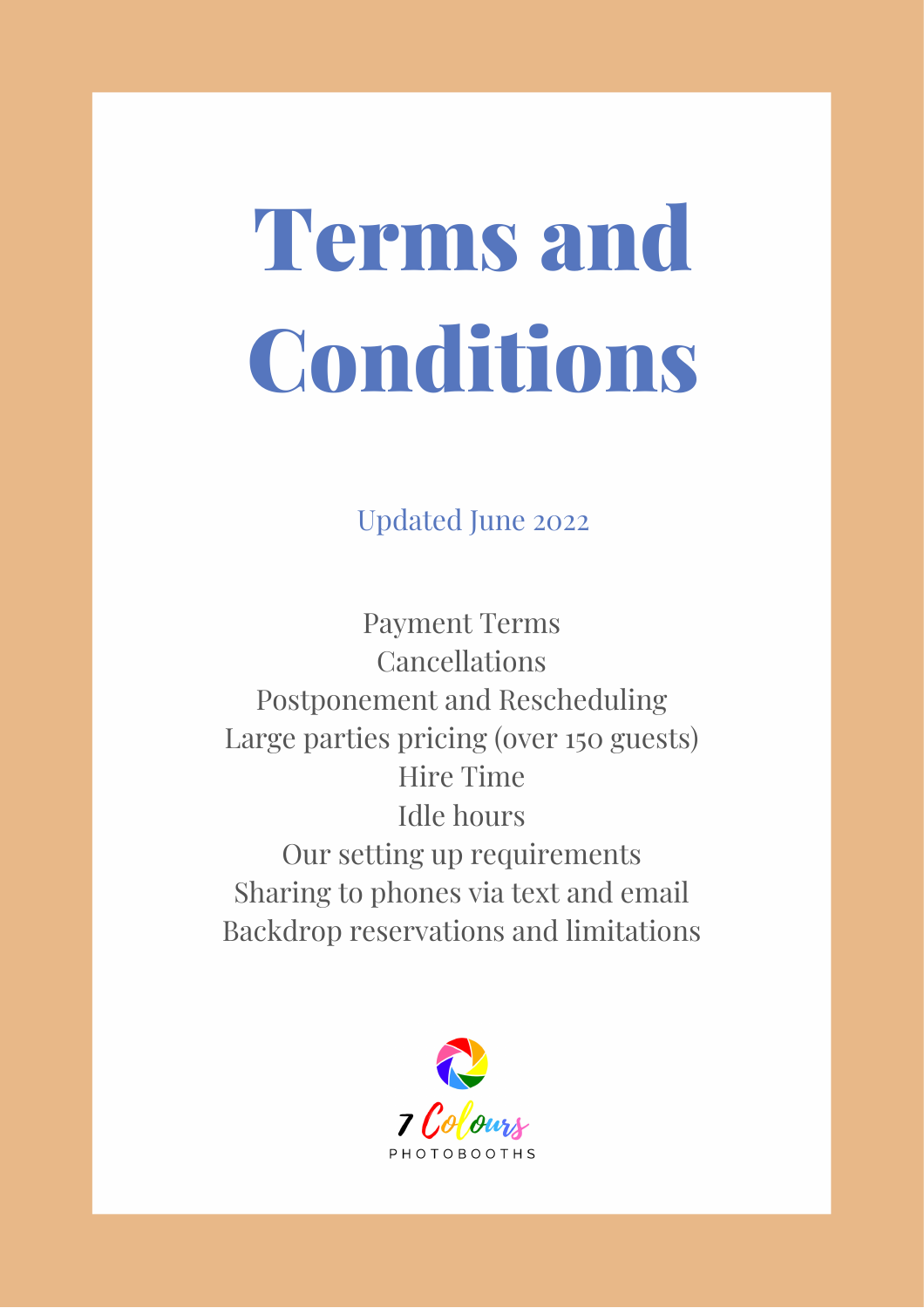#### Payment Terms

We ask for a deposit to reserve your date. Dates will not be held until we have received the deposit.

#### **The outstanding balance is due no later than 60 days before the date of the event.**

In the case the event is happening in less than 30 days from the date of the offer is accepted, the full balance is due at the time the event is booked.

No dates will be held until the payment has been received and the booking confirmation has been sent.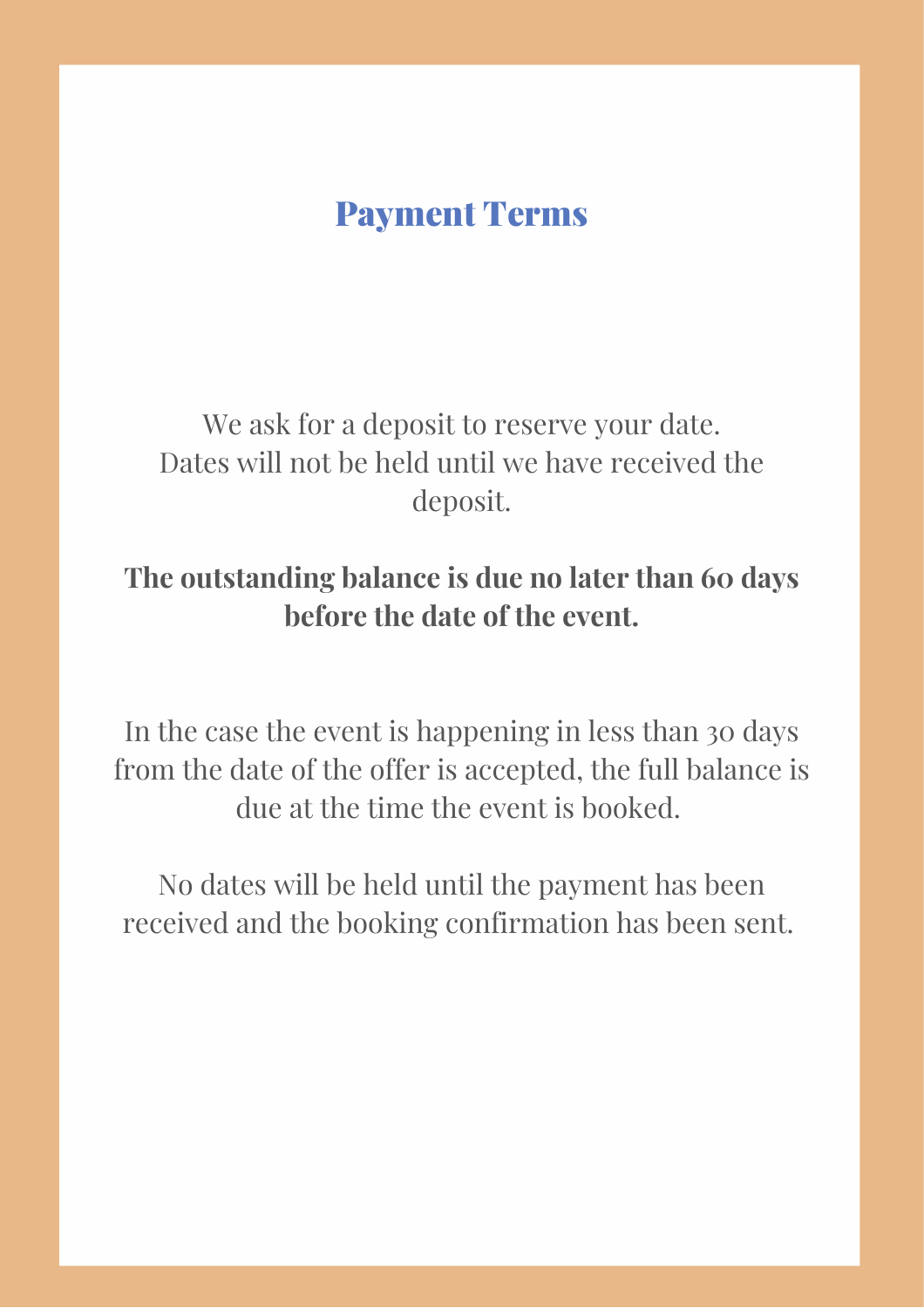# Cancellations

We will consider all reasonable requests for cancellation. **Notice of cancellation must be given by email to events@7colours.co.uk**

If the client gives in excess of 90 days notice of cancellation in advance of the event date, then 7 Colours Photobooths shall cancel the event without additional payment and reserves the right to retain any deposit paid.

If the client gives between 60-90 days notice of cancellation in advance of the event date, then we will retain any monies paid and require 50% of the outstanding balance to be paid to cover admin and loss of earnings.

If the client gives less than 60 days notice of cancellation in advance of the event date, the client shall not be entitled to a refund of the fee. 7 Colours Photobooths will retain the deposit and require 100% of the event fee to be paid to cover admin and loss of earnings.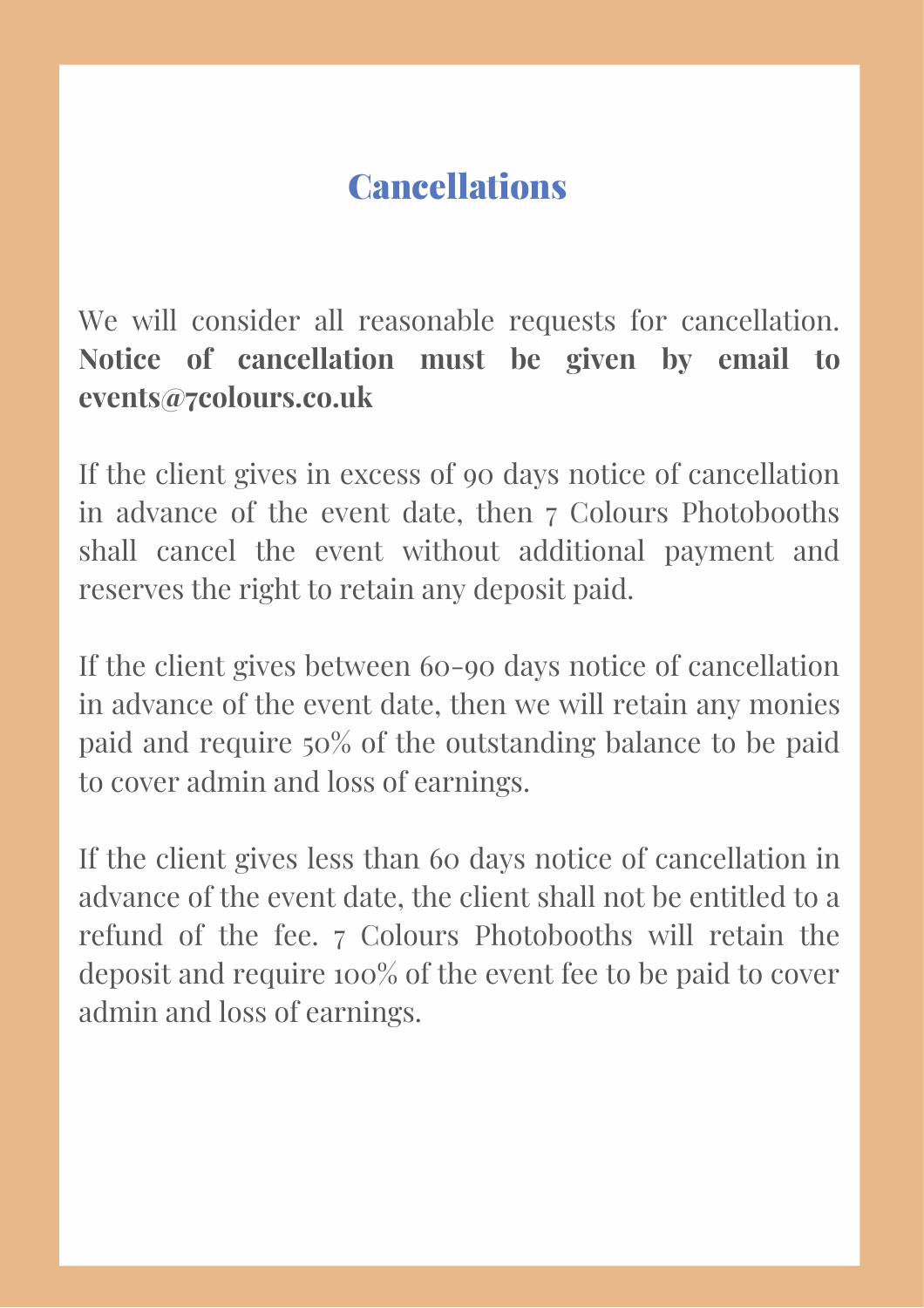# Postponement and Rescheduling

We will consider all reasonable requests for postponement, up to a period of 6 months, subject to availability.

#### **Notice of postponement must be given by email to events@7colours.co.uk**

There is no extra cost for rescheduling the hire date as long as reasonable notice is given and the venue is the same.

We reserve the right to charge extra fees for a change in venue or location.

When postponing the initial agreed date of the event, we hold the monies paid and the booking for up to 90 days during which the client is expected to contact us to agree on a new date to hold the event.

After 90 days following the notification of the postponement, if the client has not yet contacted us to agree on rescheduling for a new date, we consider the booking is cancelled and we reserve the right to not refund any of the monies paid.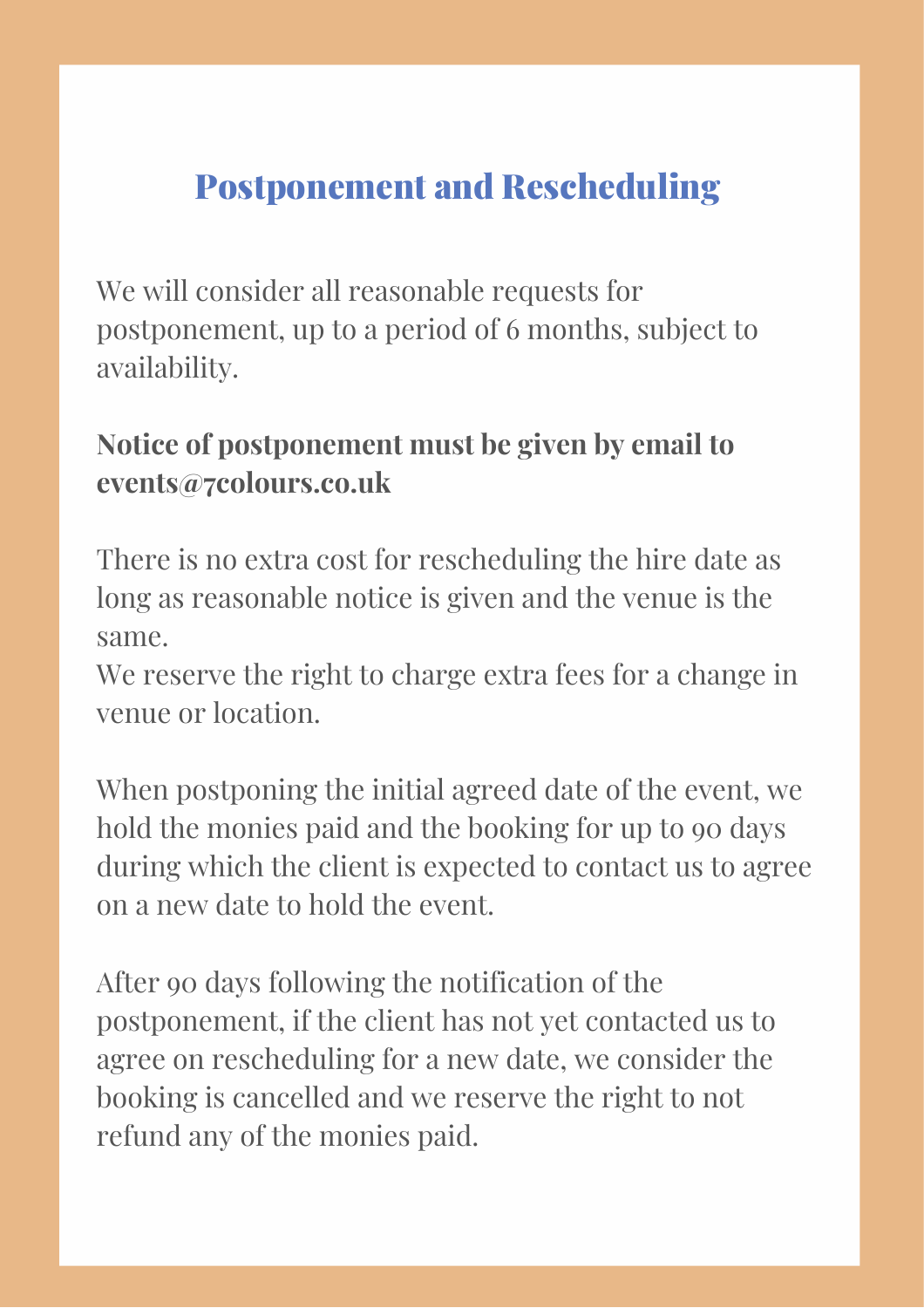# Large parties pricing

Large parties in this instance are defined as parties larger than a 150 guests.

#### **We recommend to hire the photo booth for a minimum of 4 hours to allow parties larger than 150 guests to have a session in the photo booth.**

We cannot guarantee that all the guests will have enough time to have a session in the photo booth if the hire time does not take this into consideration.

We advise our clients in terms of the package that in our experience is the most suitable for a successful event.

Our prices reflect the time necessary for planning, designing, transporting, setting up and packing and the photography and printing services.

More active hours can be added to the packages.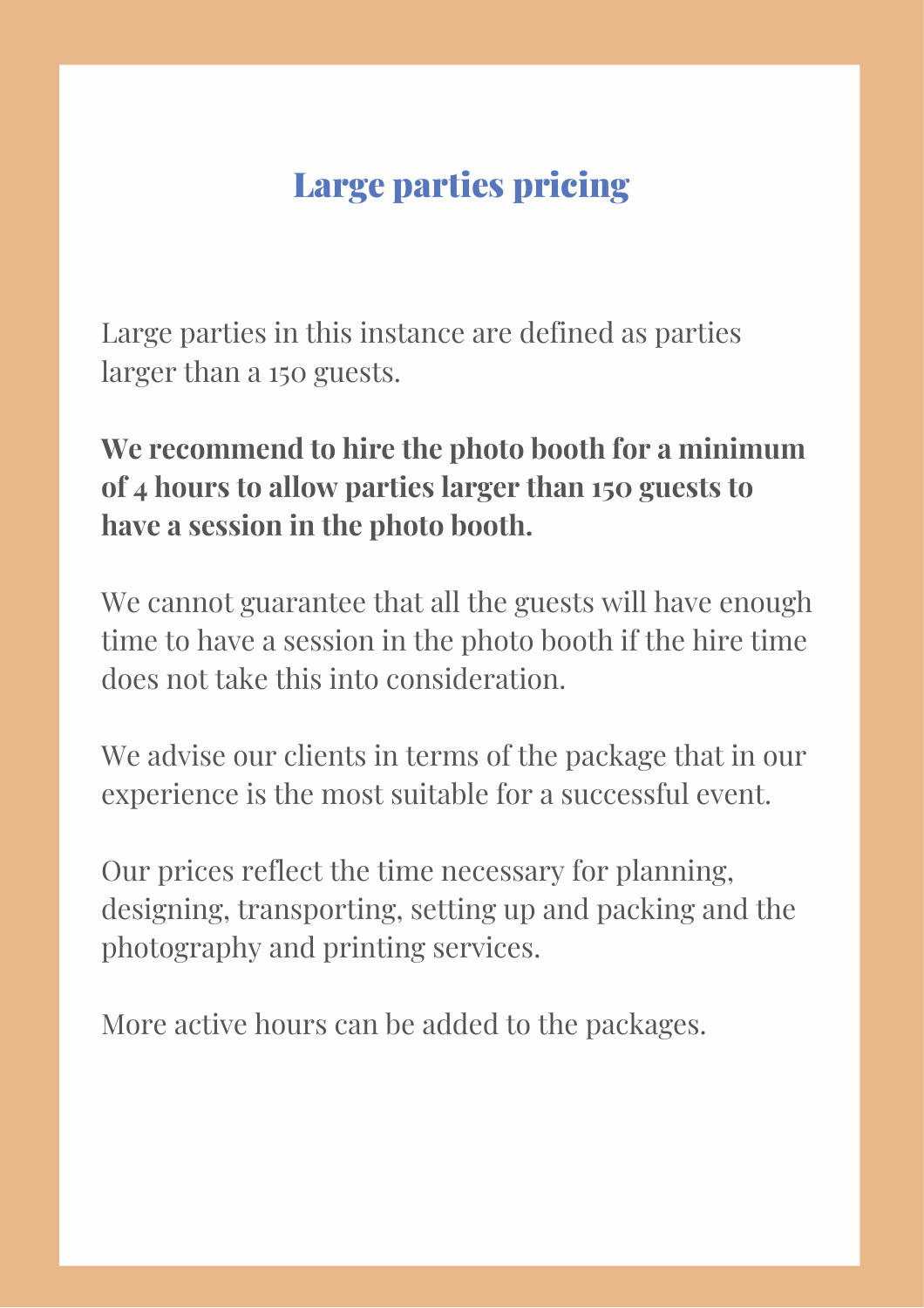# Hire Time

**All standard hire times finish at 11pm the latest. After 11pm, we apply a surcharge.**

We understand that sometimes delays occur and that it is not always in the client's power to prevent these delays.

However, we charge for idle hours and stand-by-hours. Given the time it takes to transport, set up and pack up the photo booth, we cannot always allow delays in the event program to affect the hire time.

In case of delays in the day and evening program of the event, we leave it to our discretion to decide whether to delay the opening of the photo booth.

In the case we decide to delay the opening time, we would postpone the closing time accordingly until 11pm: we do leave the photo booth open past 11pm for bookings that were not invoiced to include the after hour surcharge.

We reserve the right to open the photo booth at the initial agreed time and to close at the initial agreed time as it takes us 2 hours to pack up the photo booth.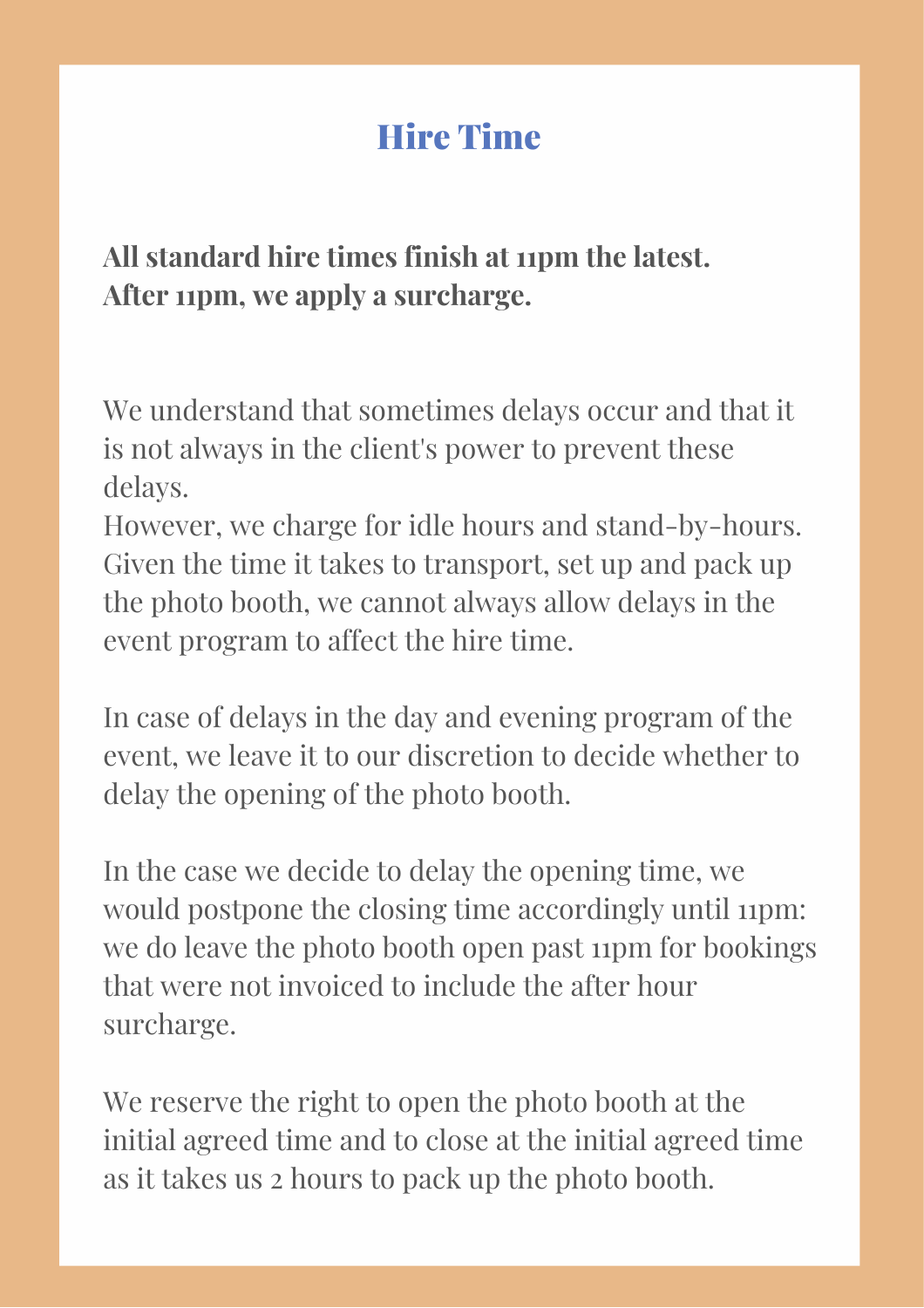## Idle hours

Our services include the time to set up and pack up the photobooth along with the shooting time also called "active hire".

It normally takes us 3 hours to set up and 2 hours to pack up as we allow some time for meals and breaks.

We usually come to set up 3 hours before the opening of the photobooth, when we start shooting the photos. We try to avoid idle hours and with most venues in the UK it is fine to work this way.

In rare cases, it is required to set up earlier in the day for the evening reception so a downtime is necessary.

**We apply a surcharge for every idle hour outside of our standard 3 hours set up straight before the opening of the photobooth and 2 hours pack up straight after closing the photobooth.**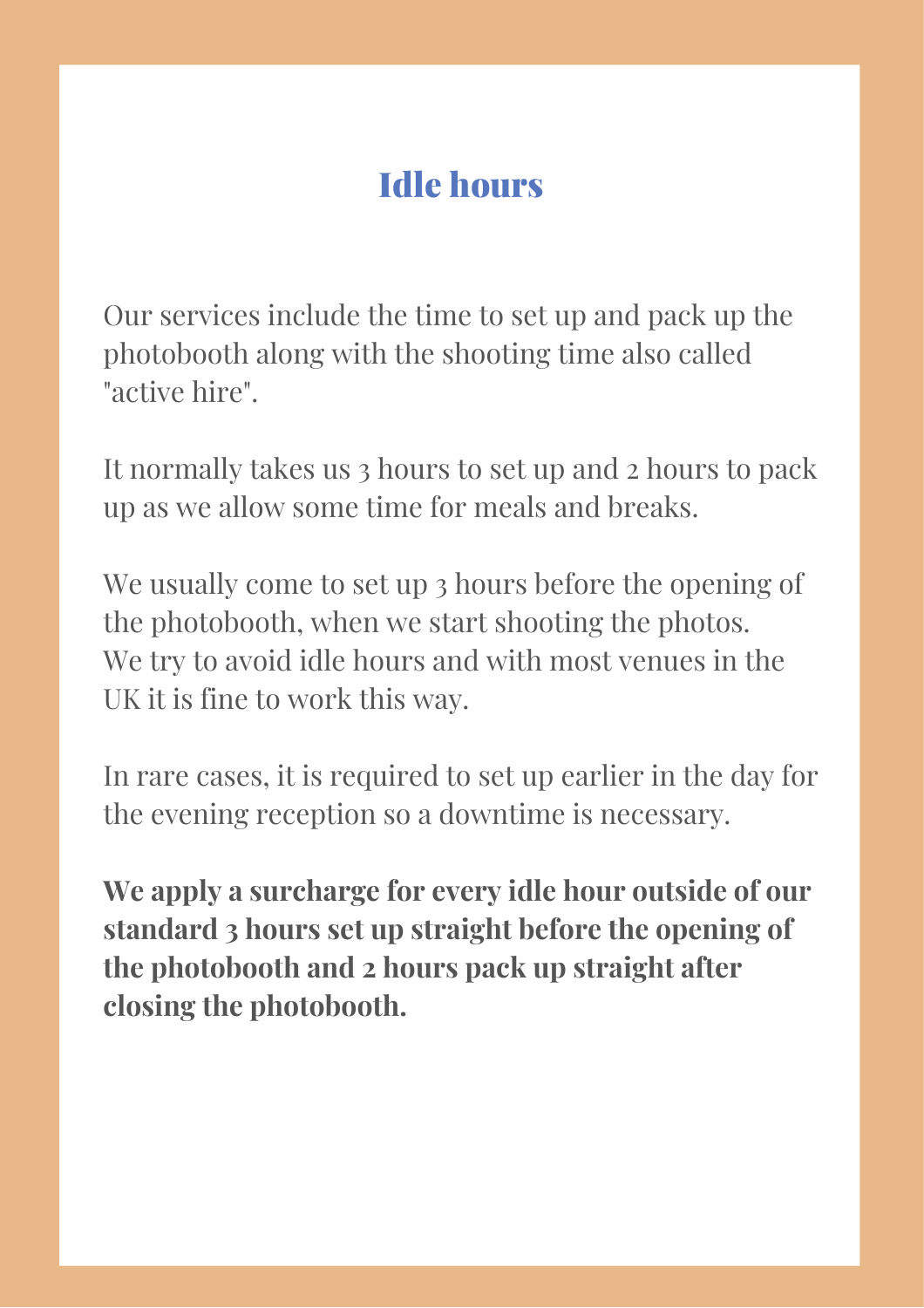# Our setting up requirements

#### **Space:**

We need 4m x 4m minimum space on the floor (5m x 4m in) the case of the Tropicana backdrop) and standard ceiling height of 2.4m/ 8ft.

There must be enough space around to allow guests to enter and exit the booth without difficulty.

We can adjust the backdrops and set up to fit smaller spaces.

We need access to a standard power socket.

#### **Ideal spot/room:**

To be able to take quality shots, a darker space is necessary. When possible, avoid locations with direct sunlight exposure against the backdrop. Rooms like the Orangery or conservatories are to be considered with care.

We do not set up in wide open outdoor spaces.

#### **Set up time:**

We need 2 to 3 hours to set up right before opening the photobooth.

Please let us know early on if setting up early is required as we charge for idle hours.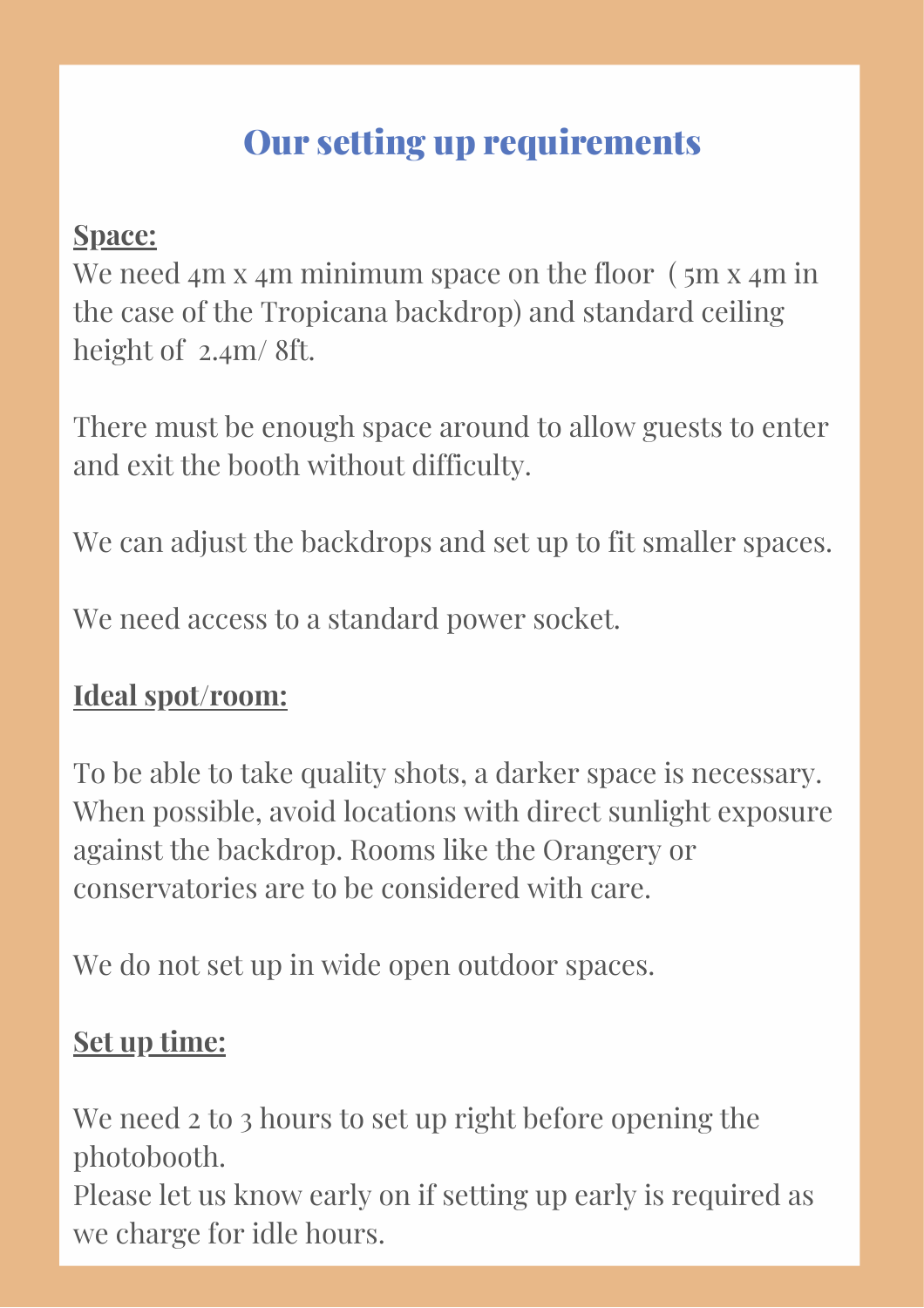## Sharing to phones via text and email

The sharing of digitals to phones via email and text message is dependent on the phone signal and the Internet Wifi in the room or location where the photo booth is set up.

We try our best to plan ahead for the coverage but we cannot guarantee instant sharing when the Internet reception at the venue is weak and the phone signal in the room is poor.

**In extreme cases when there is not enough coverage, Email and SMS shares will queue and send out with a delay when there is an internet connection.**